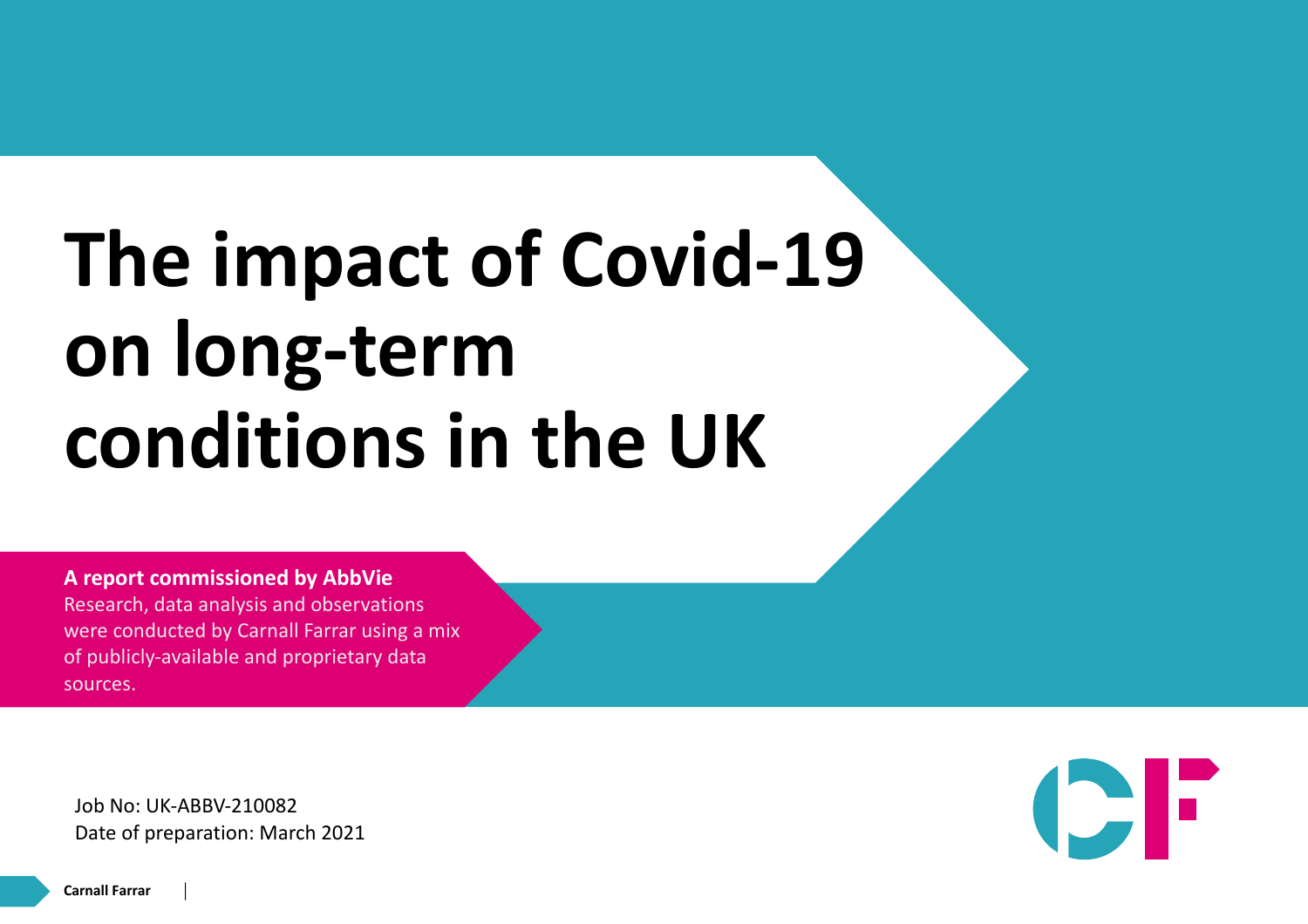#### **Overview**

This report was commissioned and funded by AbbVie. Research, data analysis and observations were conducted by Carnall Farrar using a mix of publicly-available and proprietary data sources. See Appendix for full references. Data periods used: March – January for GP data, April – Sept for Health Checks, mid-March – December for hospital data. The data below is based on calculations obtained via the model and is a possible scenario only.

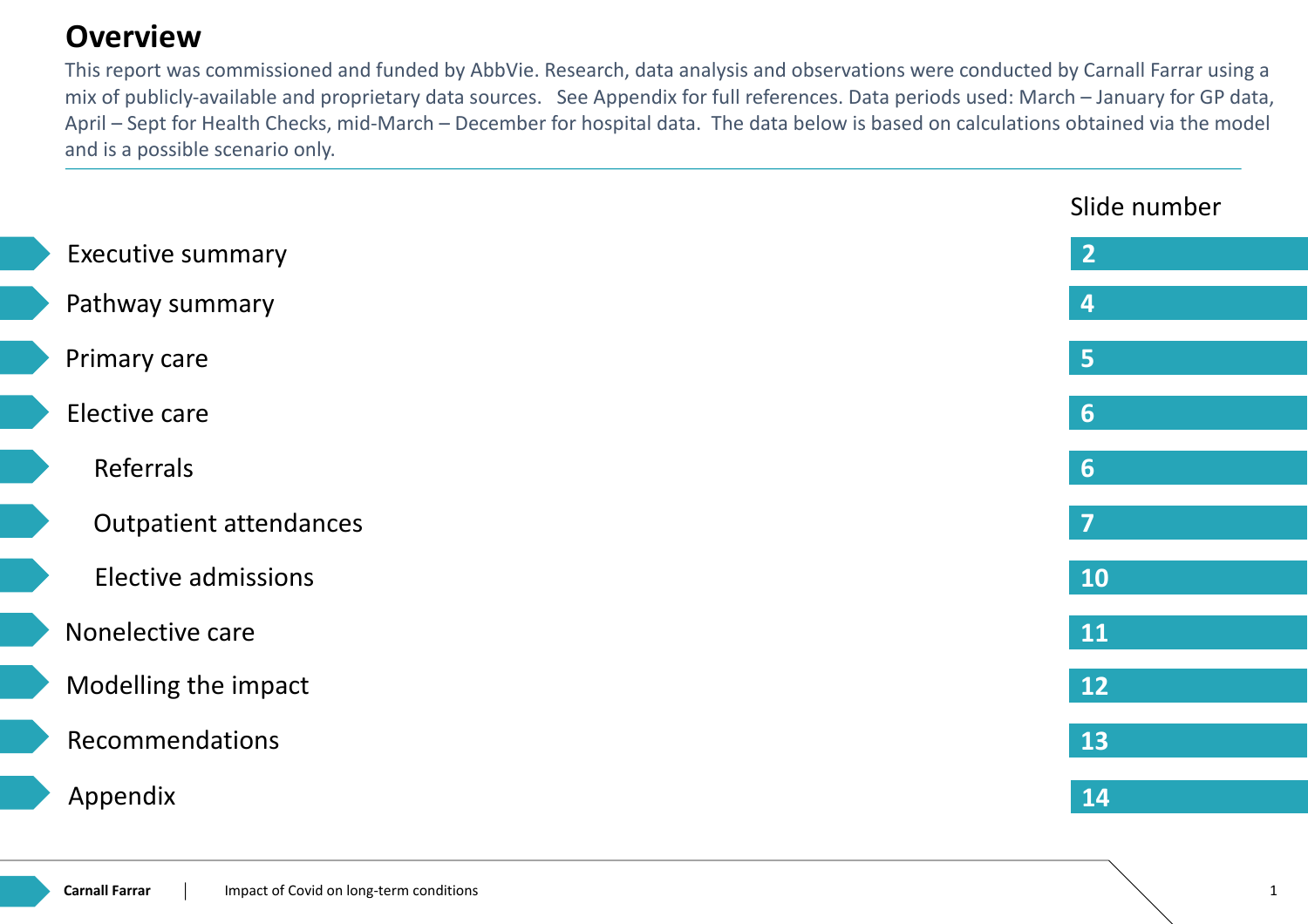#### **Executive summary**

This report seeks to identify the impact of Covid-19 on long-term conditions, using six specific condition areas as examples. It is hoped this work will contribute to our understanding of the current situation and the potential medium term impact to inform healthcare prioritisation and service redesign. It is clear that opportunities exist to build on best practice to address these challenges.

| The current<br>situation                                                    | Our data analysis shows that new and existing patients in England with long-term conditions have been negatively impacted by the<br>Covid-19 pandemic throughout the whole patient pathway – from presentation to GP, diagnosis and timely referral and<br>management<br>. In-person GP appointments, often the first point of contact for individuals seeking a diagnosis, have dropped by 40%, with a<br>particular drop in those appointments planned 2 or more days in advance where we would typically expect to see long-term<br>condition diagnosis and management taking place<br>• Across the six condition areas focused on in this report, first outpatient attendances, which represent patients in the process of<br>diagnosis, have dropped 25%. This suggests that 25% fewer new patients are being captured by the healthcare system<br>• The drop in subsequent or follow-up outpatient attendances was smaller across each of the diseases, with an 11% drop overall<br>• Elective or planned admissions reduced by 17% overall, largely driven by Inflammatory Bowel Disease, which accounts for a large<br>proportion of elective admissions across the diseases of interest. The reduction in elective admissions was more extreme for the<br>other conditions |
|-----------------------------------------------------------------------------|-------------------------------------------------------------------------------------------------------------------------------------------------------------------------------------------------------------------------------------------------------------------------------------------------------------------------------------------------------------------------------------------------------------------------------------------------------------------------------------------------------------------------------------------------------------------------------------------------------------------------------------------------------------------------------------------------------------------------------------------------------------------------------------------------------------------------------------------------------------------------------------------------------------------------------------------------------------------------------------------------------------------------------------------------------------------------------------------------------------------------------------------------------------------------------------------------------------------------------------------------------------------------------------|
| <b>The</b><br>potential<br>future<br>impact for<br>patients                 | Covid-19 has not delayed the onset of new long-term conditions, potentially creating future challenges where patients may be<br>diagnosed later, with more severe disease and thus experience worse outcomes. Our modelling suggests for the six long-term<br>conditions investigated:<br>• A total of 124,000 patients in the UK are estimated to be missing from the healthcare system<br>• The rise in years lived with disability as a result of late diagnosis is estimated at 4,500 years. This represents an increase of 47%.<br>This could result in additional years of suffering experienced by patients, and higher healthcare costs associated with<br>management                                                                                                                                                                                                                                                                                                                                                                                                                                                                                                                                                                                                       |
| <b>Healthcare</b><br>innovation<br>can help to<br>address this<br>challenge | This works highlights the need for innovation in certain areas, and recommendations outlined by the UK research community are<br>now more important than ever:<br>• The Covid-19 pandemic has strengthened the need for streamlining long-term condition diagnosis and in particular early<br>diagnosis. Recommendations include the development of tools to assist clinicians to recognise early signs of disease and to rapid<br>refer into specialist services<br>• The sharp rise in telemedicine is one example of the healthcare system's ability to adapt rapidly. It presents an opportunity to<br>understand the knock-on effects of virtual care and for use of more effective digital communication methods                                                                                                                                                                                                                                                                                                                                                                                                                                                                                                                                                              |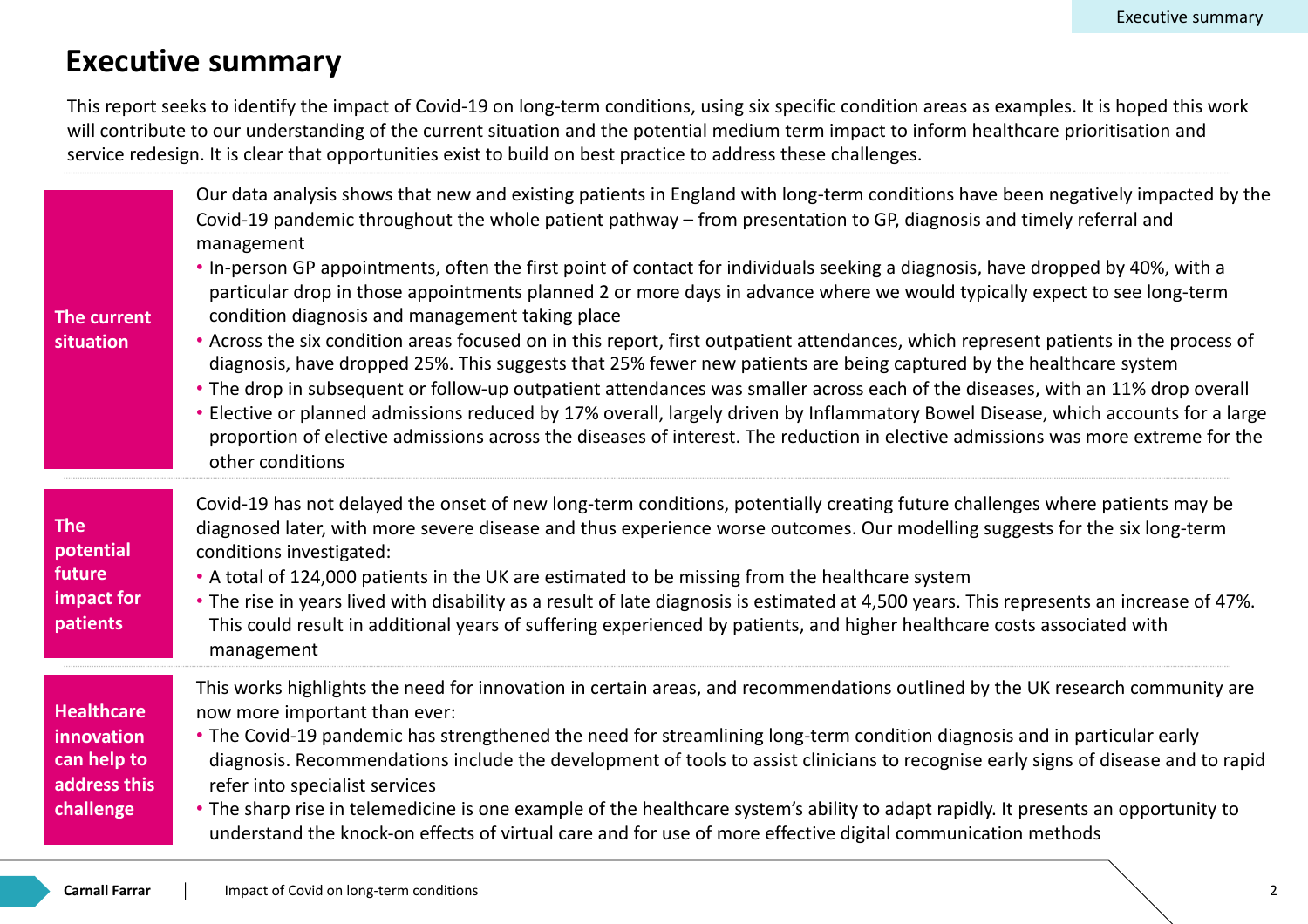#### **This analysis focusses in on 6 long-term disease areas**

| Rheumatoid<br>arthritis | <b>Asthma</b> | <b>Psoriasis</b>                      |
|-------------------------|---------------|---------------------------------------|
|                         |               |                                       |
| <b>Diabetes</b>         | Parkinson's   | <b>Inflammatory</b><br>bowel diseases |
|                         |               |                                       |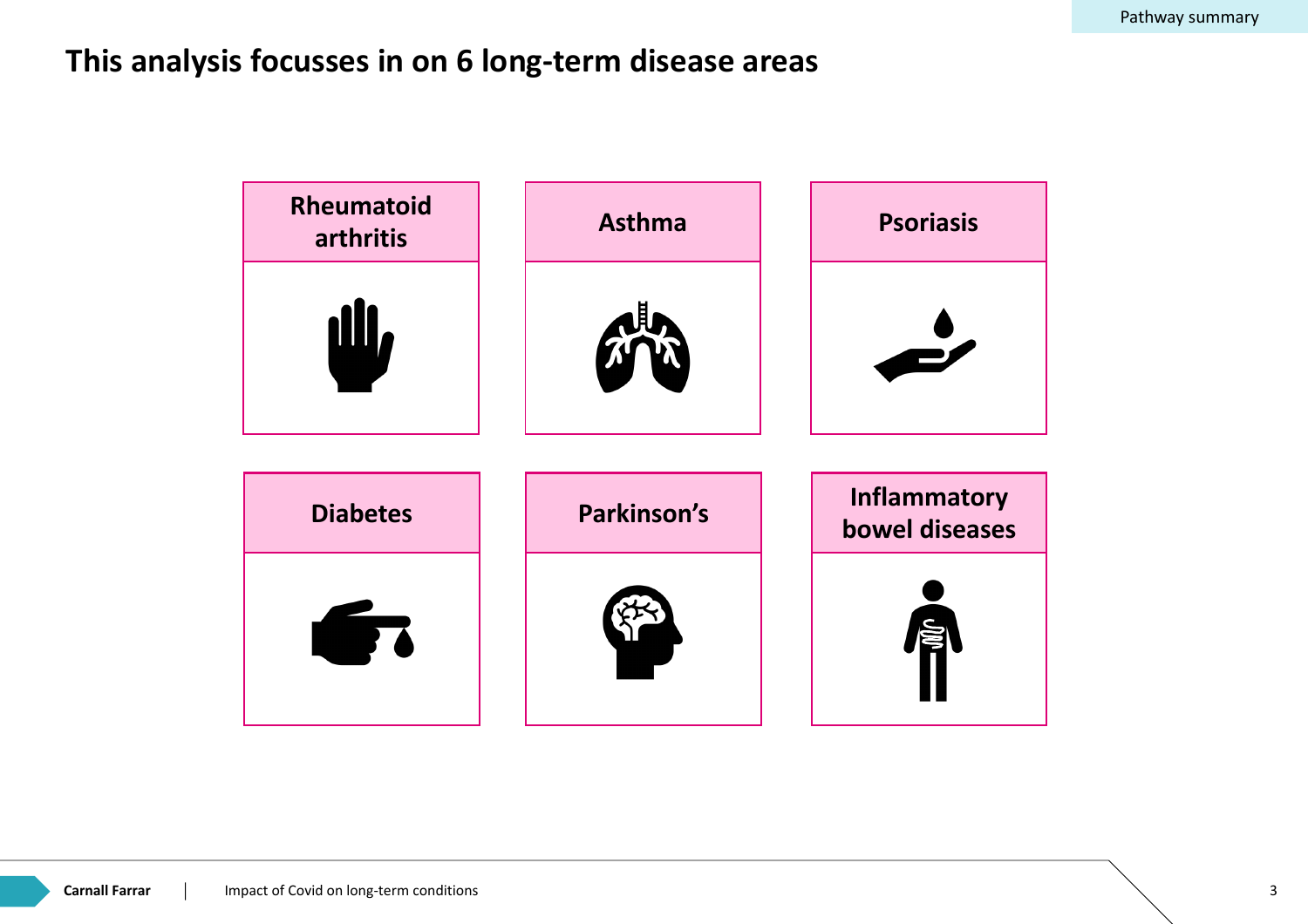#### **For these diseases, Covid-19 has resulted in disruption across the healthcare system**



This report was commissioned and funded by AbbVie. Research, data analysis and observations were conducted by Carnall Farrar using a mix of publiclyavailable and proprietary data sources. See Appendix for full references Data periods used: March-January for GP data, April-September for Health Checks, Mid-March-January for referrals, March-December for hospital data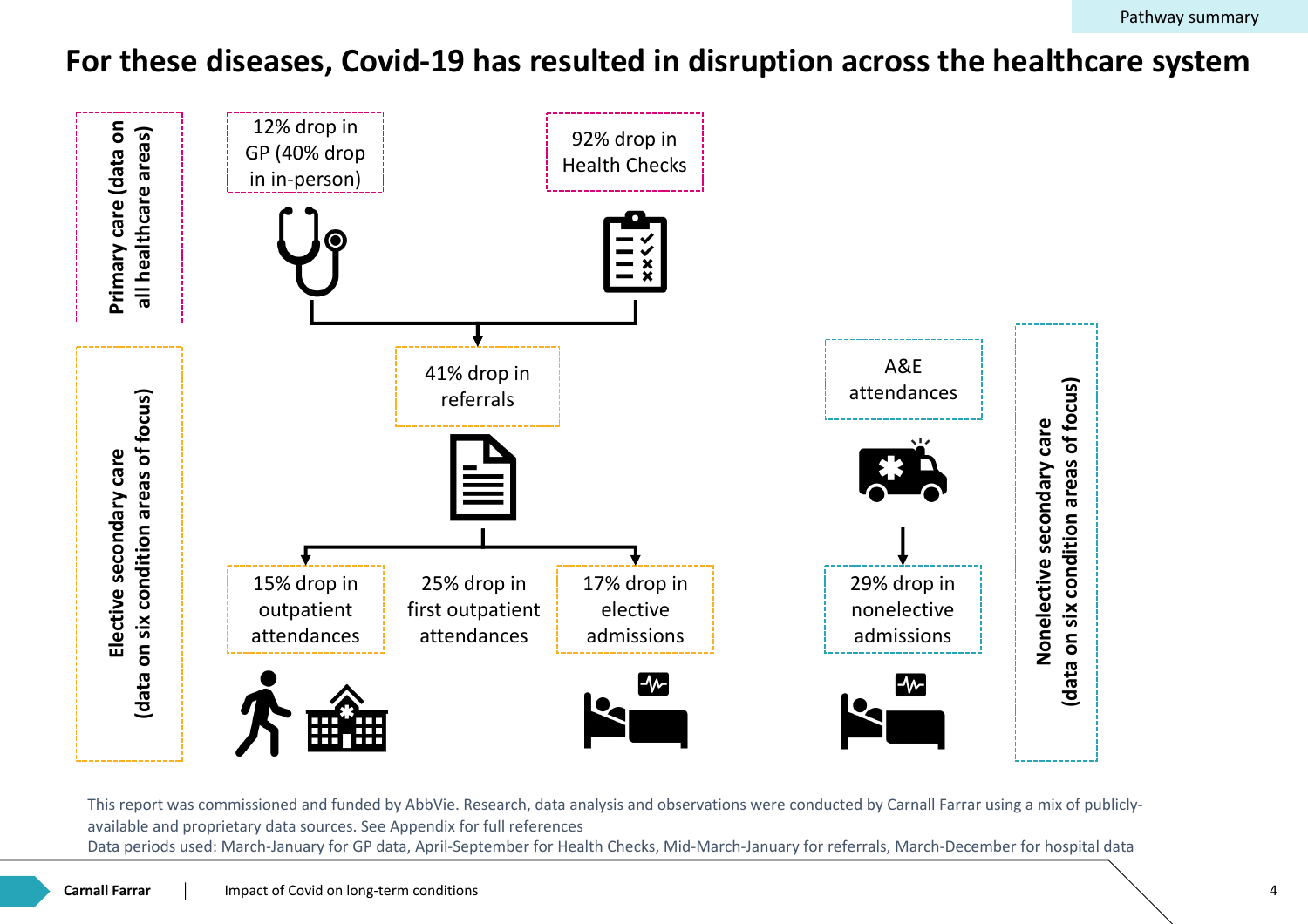#### GP appointments dropped 12% overall: the drop was driven by **appointments planned 2 or more days in advance**

Weekly GP appointment count by time between booking date and appointment date, up to 31 January 2021 (all appointment types), millions



Source: NHS Digital, https://digital.nhs.uk/data-and-information/publications/statistical/appointments-in-general-practice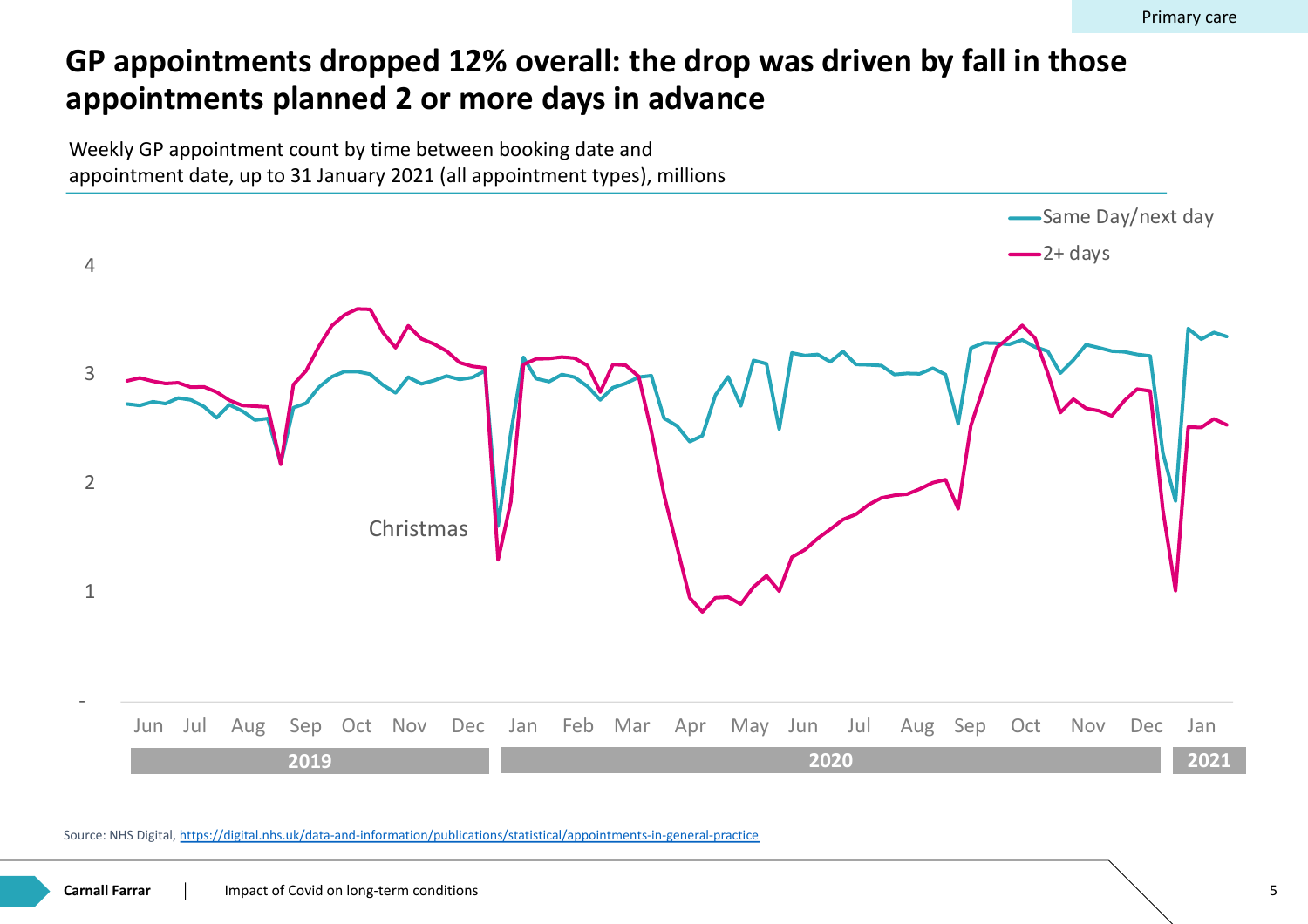#### **Referrals relative to the pre-Covid period: reduced by 41% overally remain lower in January 2021**

Weekly referrals as a percentage of average levels up to 16 March 2020 (excluding Christmas period), 7 Oct '19 – 31 Jan '21



Source: NHS Digital, e-Referrals: https://digital.nhs.uk/data-and-information/publications/statistical/mi-nhs-e-referral-service-open-data/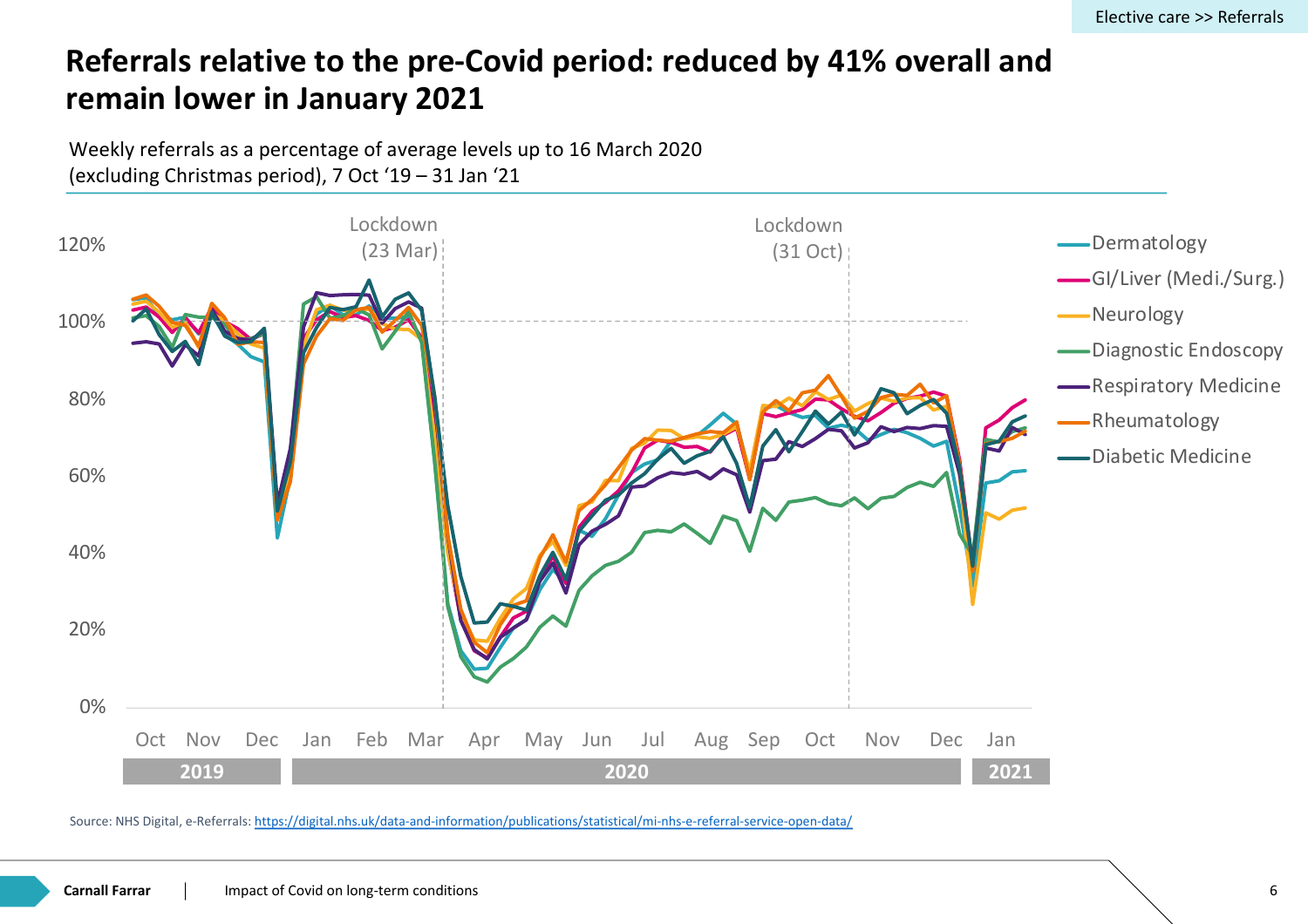## **First outpatient attendances relative to 2019: 19-30% dec**

First outpatient attendances for March-December from 2019-2020 and percentage reduction from 2019

Outpatient attendances saw a particular decline, of 25% overall, dropping by 19-30% across releval relative to 2019. This captures individuals entering the health system for the first time and seeking enables us to see the potential impact on missed or late diagnosis.



Treatment specialty (% drop in attendances Mar-Dec '19 to Mar-Dec '20)

Source: NHS Hospital Episode Statistics for Outpatient activity: https://digital.nhs.uk/data-and-information/publications/statistical/hospital-outpatient-activity, CF analysis 'First' outpatient attendances are those flagged as the initial visit for a particular condition, as opposed to a subsequent/follow-up attendance. Note: for some diseases, including dermatology and rheumatology, physical examination is important for diagnosis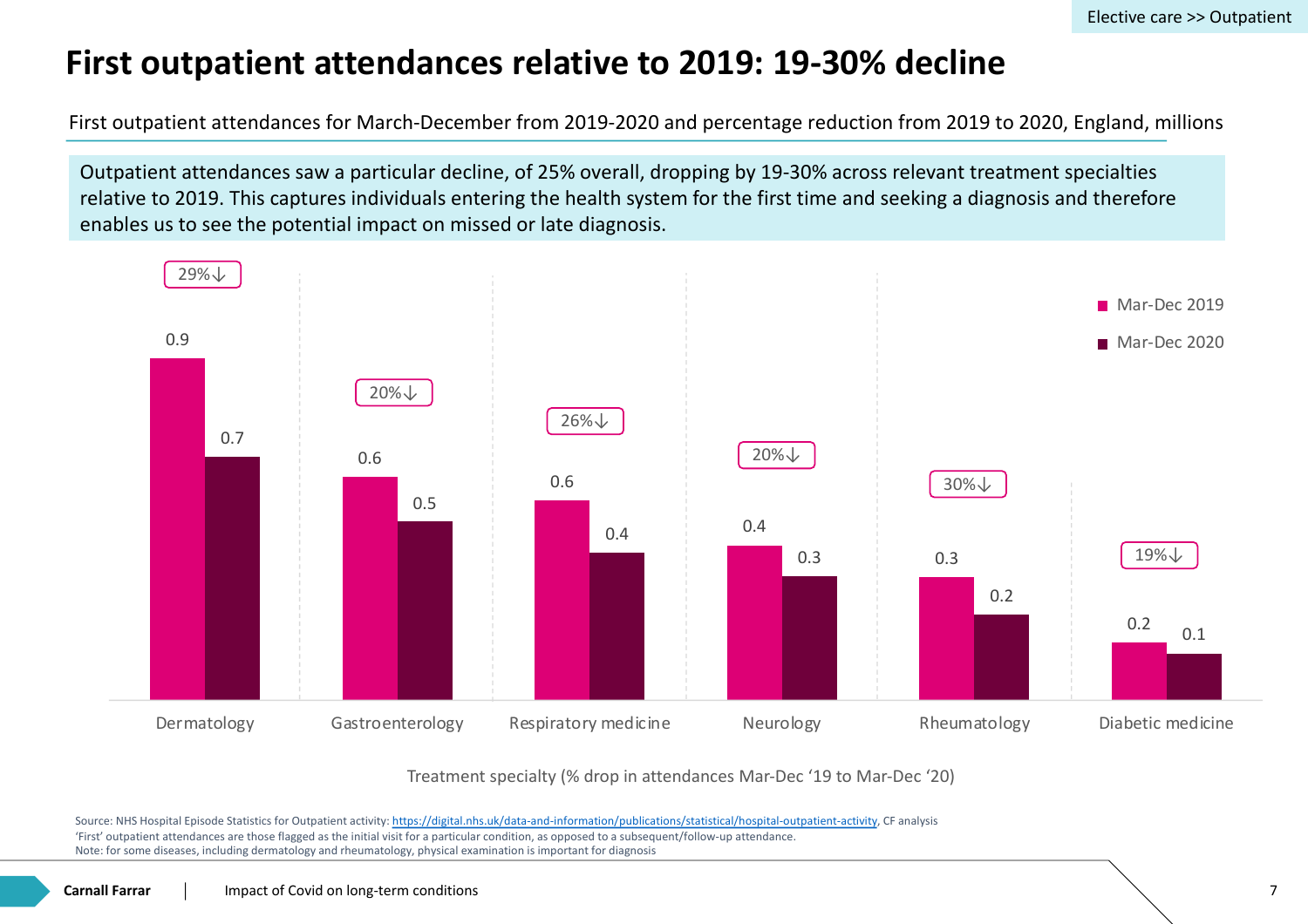#### **Percentage reduction in first outpatient attendances compared months in 2019: particularly stark in April and May 2020**

Percentage reduction in first outpatient attendances for March-December 2020 compared to the same months in 2019 by month, England

Splitting the period down month by month and looking relative to the same month one year prior, the most dramatic decline in April and May 2020 relative to 2019. For example, first outpatient atte process of diagnosis) for rheumatology dropped by 62% in April 2020 compared to April 2019.



#### -80%

Source: NHS Hospital Episode Statistics for Outpatient activity: https://digital.nhs.uk/data-and-information/publications/statistical/hospital-outpatient-activity, CF analysis 'First' outpatient attendances are those flagged as the initial visit for a particular condition, as opposed to a subsequent/follow-up attendance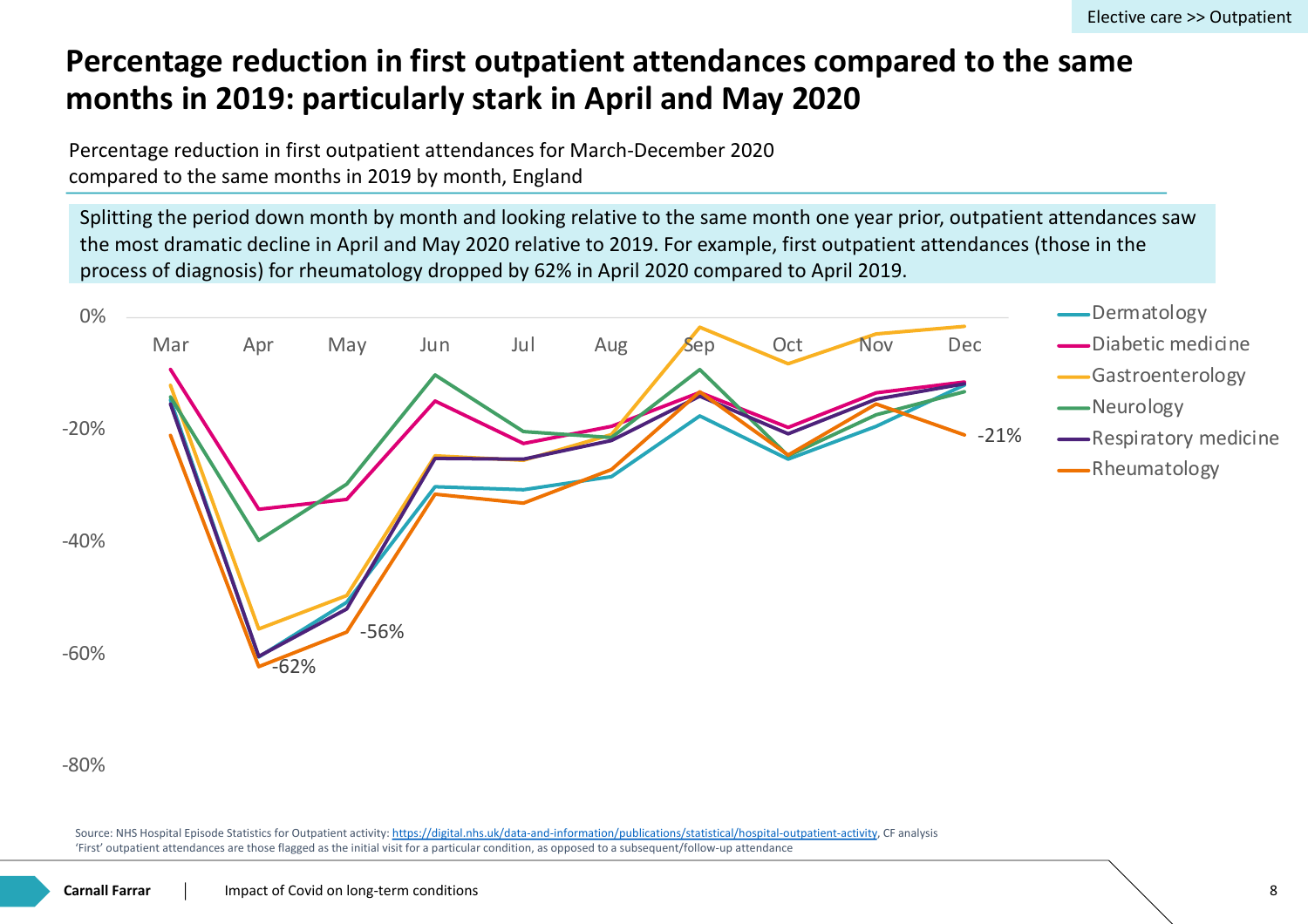### **Mode of delivery of outpatient appointments: a shift towards to** telemedicine from 2019 to 2020 for both first and subsequent

Proportion of outpatient attendances that were recorded as telephone/telemedicine, March-Decem same period in 2019 (with diseases ordered from high to low for 2020 proportion of first appointme



First attendances show patients in the diagnostic process. A lower proportion of first attendances w

Source: NHS Hospital Episode Statistics for Outpatient activity: https://digital.nhs.uk/data-and-information/publications/statistical/hospital-outpatient-activity, CF analysis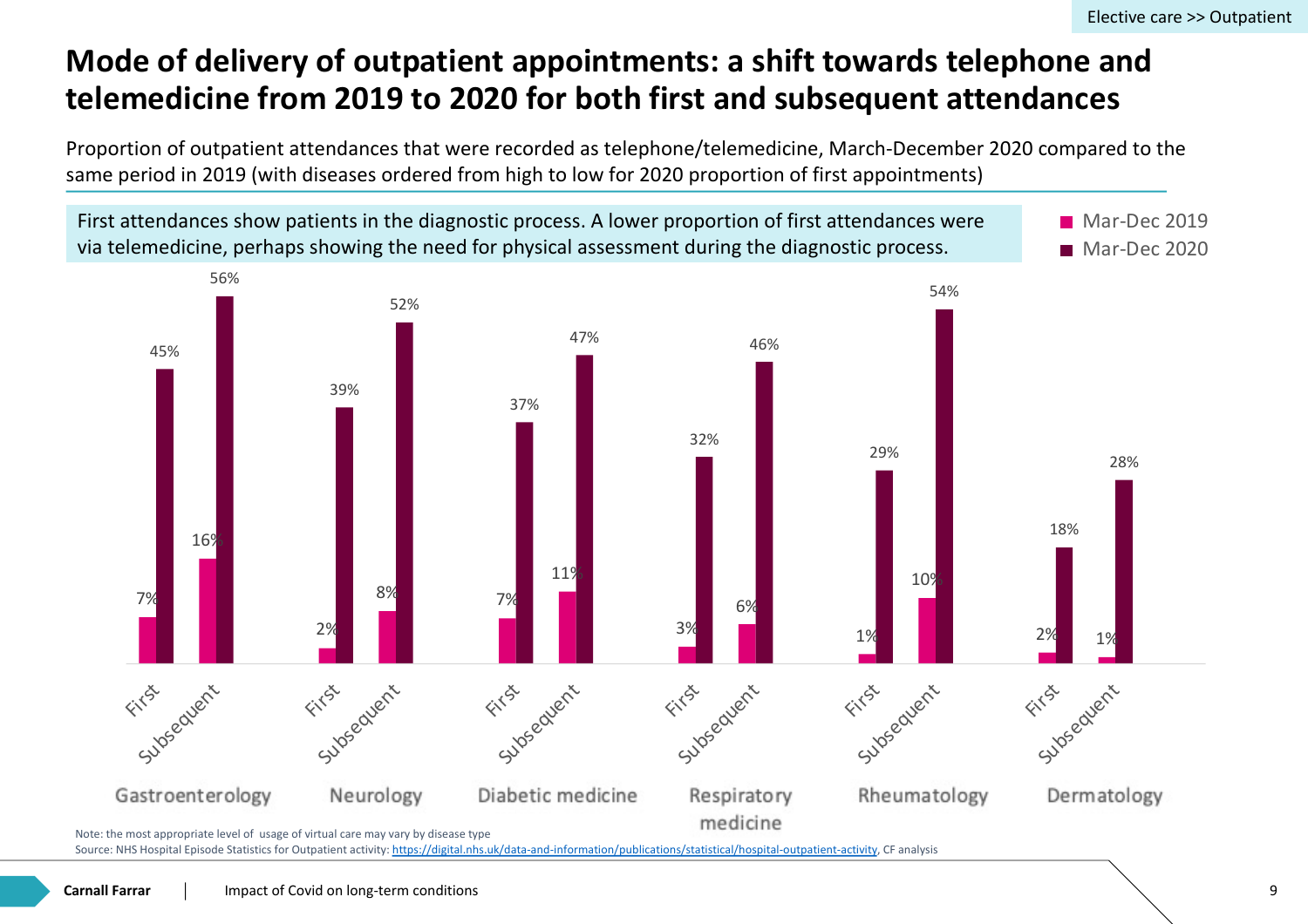#### **Elective hospital admissions: dropping 17% overall and by 6-56 compared to 2019**

Elective hospital admissions for March-December from 2019-2020 and percentage reduction from 2 England (including only the primary diagnosis field; daycase and overnight admitted patient care), thousands



Source: NHS Hospital Episode Statistics for Admitted Patient Care activity: https://digital.nhs.uk/data-and-information/publications/statistical/hospital-admitted-patient-care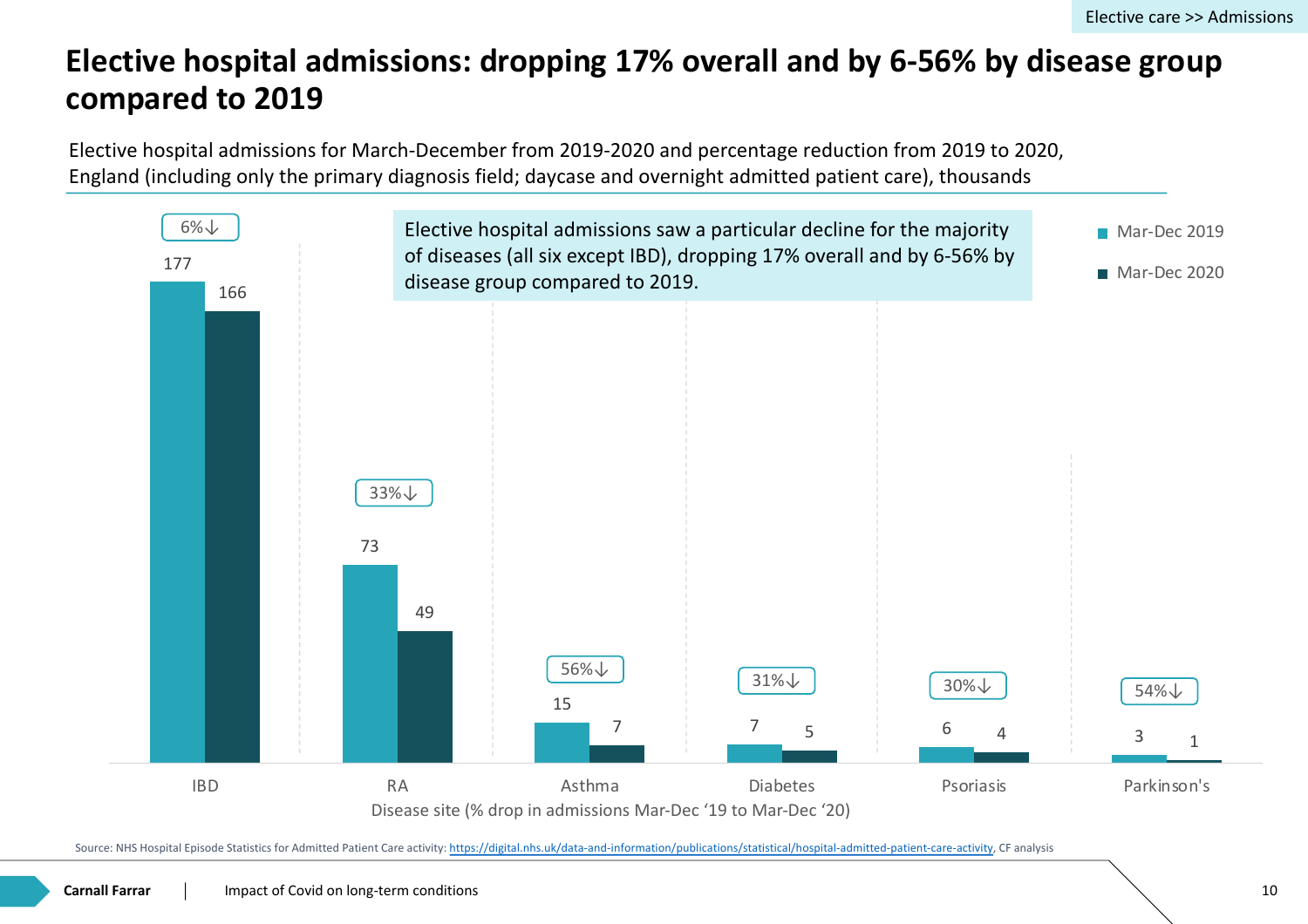#### **Nonelective hospital admissions: dropped 11-51% across disea ten months from March 2020 compared to 2019**

Nonelective hospital admissions for March-December from 2019-2020 and percentage reduction from England (including only the primary diagnosis field; daycase and overnight admitted patient care), thousands



Disease site (% drop in admissions Mar-Dec '19 to Mar-Dec '20)

Source: NHS Hospital Episode Statistics for Admitted Patient Care activity: https://digital.nhs.uk/data-and-information/publications/statistical/hospital-admitted-patient-care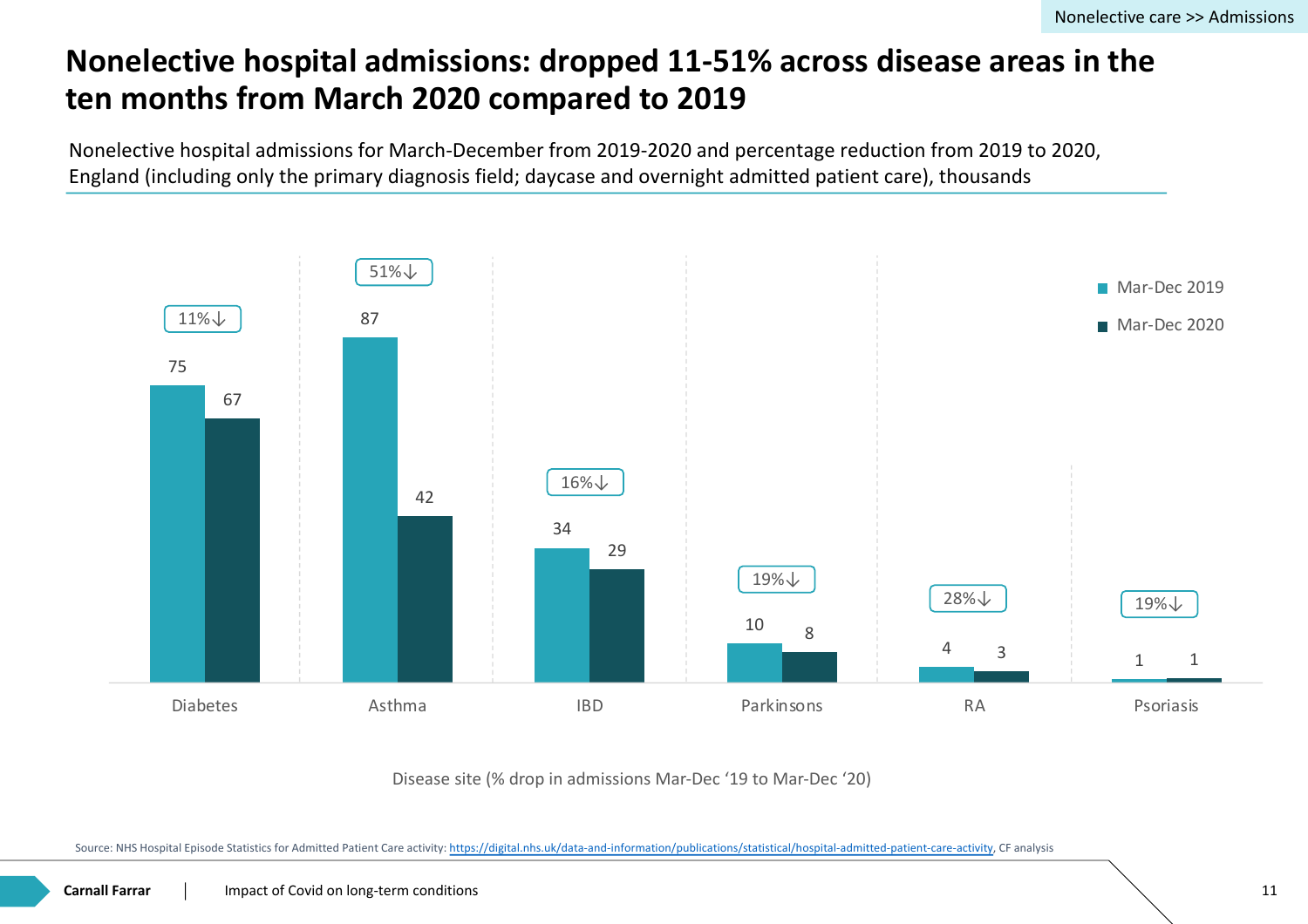### **124,000 patients are estimated to have been missed and diagn** in approximately 4,400 additional years (or 47% increase), in di

Approximate UK incidence, estimated incidence following the reduction in new outpatient appointn and the absolute difference, for March-December 2020 from 2019, thousands



**See Appendix for incidence references and sensitivity analysis**

Source: NHS Hospital Episode Statistics for Outpatient activity: https://digital.nhs.uk/data-and-information/publications/statistical/hospital-outpatient-activity, CF analysis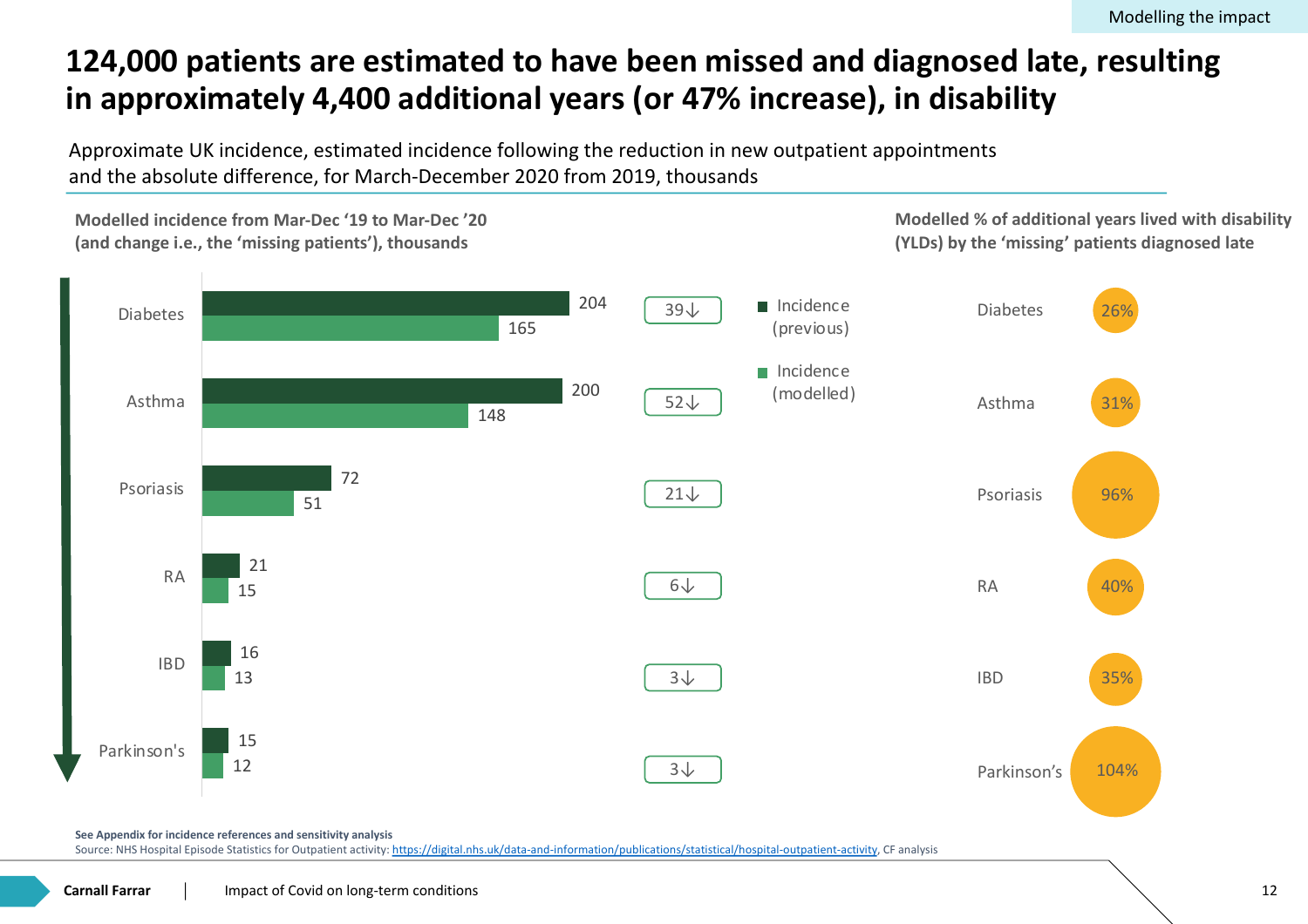#### **Recommendations outlined by the UK research and charity cor to address these challenges**

The current and modelled impact of Covid-19 on the long-term conditions identified in this work, acros patient management, highlights significant challenges. However, research conducted by Carnall Farrar improved patient care and pathway management already exist that could be further implemented to r elevate, standards of care in these healthcare conditions. The below points highlight just some of those

| <b>Strengthening the</b><br>focus on earlier<br>diagnosis of long-<br>term conditions                 | • Recovering GP services and streamlining referrals so that new patients can col<br>system and be identified, diagnosed and initiated on treatment in a timely wa<br>• Raising awareness of the symptoms of long-term conditions in the public and<br>to encourage patients to present earlier on when treatment can be more effel                                                                                                                                                                                                                                                         |
|-------------------------------------------------------------------------------------------------------|--------------------------------------------------------------------------------------------------------------------------------------------------------------------------------------------------------------------------------------------------------------------------------------------------------------------------------------------------------------------------------------------------------------------------------------------------------------------------------------------------------------------------------------------------------------------------------------------|
| <b>Preparing and</b><br>evolving to care for<br>the changing<br>patient population<br>and their needs | • Recovering elective care so that services are available for patients with long-te<br>optimal care for existing patients and prioritising the diagnosis of new patient<br>• Re-engaging with patients who have not been seen during the pandemic mon<br>being reviewed and condition treated appropriately, including use of innovative<br>• Exploring treatment and management options that help to manage the backlo<br>• Encouraging the view of a holistic approach to the treatment of long-term cor<br>seamless pathways across traditional boundaries focussed on patient experier |
| <b>Embracing</b><br>innovation<br>including truly<br>digital options                                  | • Recognising the rapid progress made in some areas including the rise in telem<br>telephone, which has made the healthcare system more accessible for some<br>• Building and making use of more effective communication options which can<br>virtual GP appointments, eConsultations, pharmacist-led care and opportunit<br>• Identifying where digital innovation is most important, including in the diagno<br>and ensuring the move to digital does not increase inequalities in access to ca<br>with patients                                                                         |

Source: The Future of Immunology: Shaping the future of immunological research in the UK together https://www.immunology.org/sites/default/files/Future\_of\_Immunology Innovations in Diabetes Care for a Better "New Normal" Beyond COVID-19 https://academic.oup.com/jcem/article/106/1/e377/5921164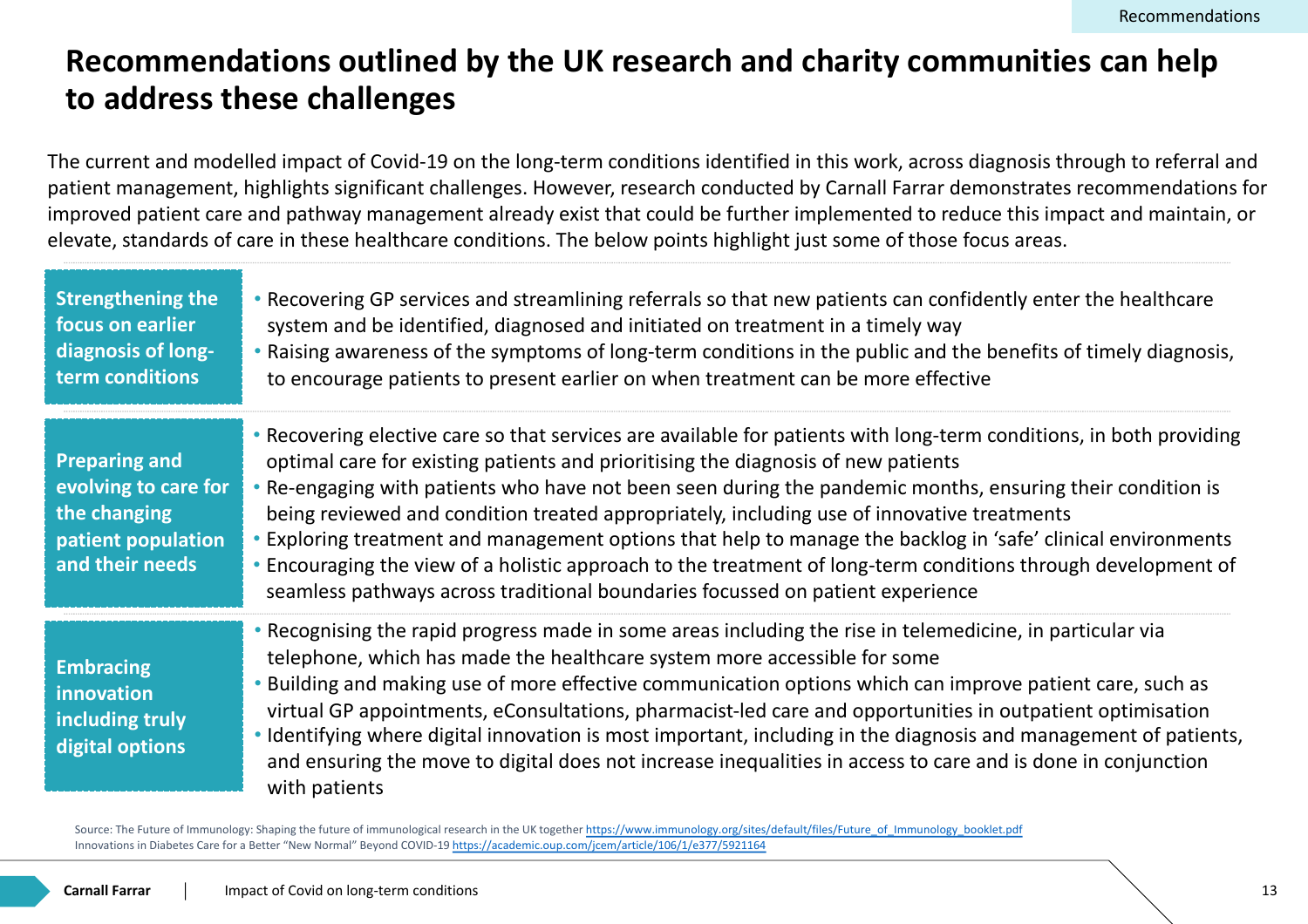# **Appendix**

**Carnall Farrar** Impact of Covid on long-term conditions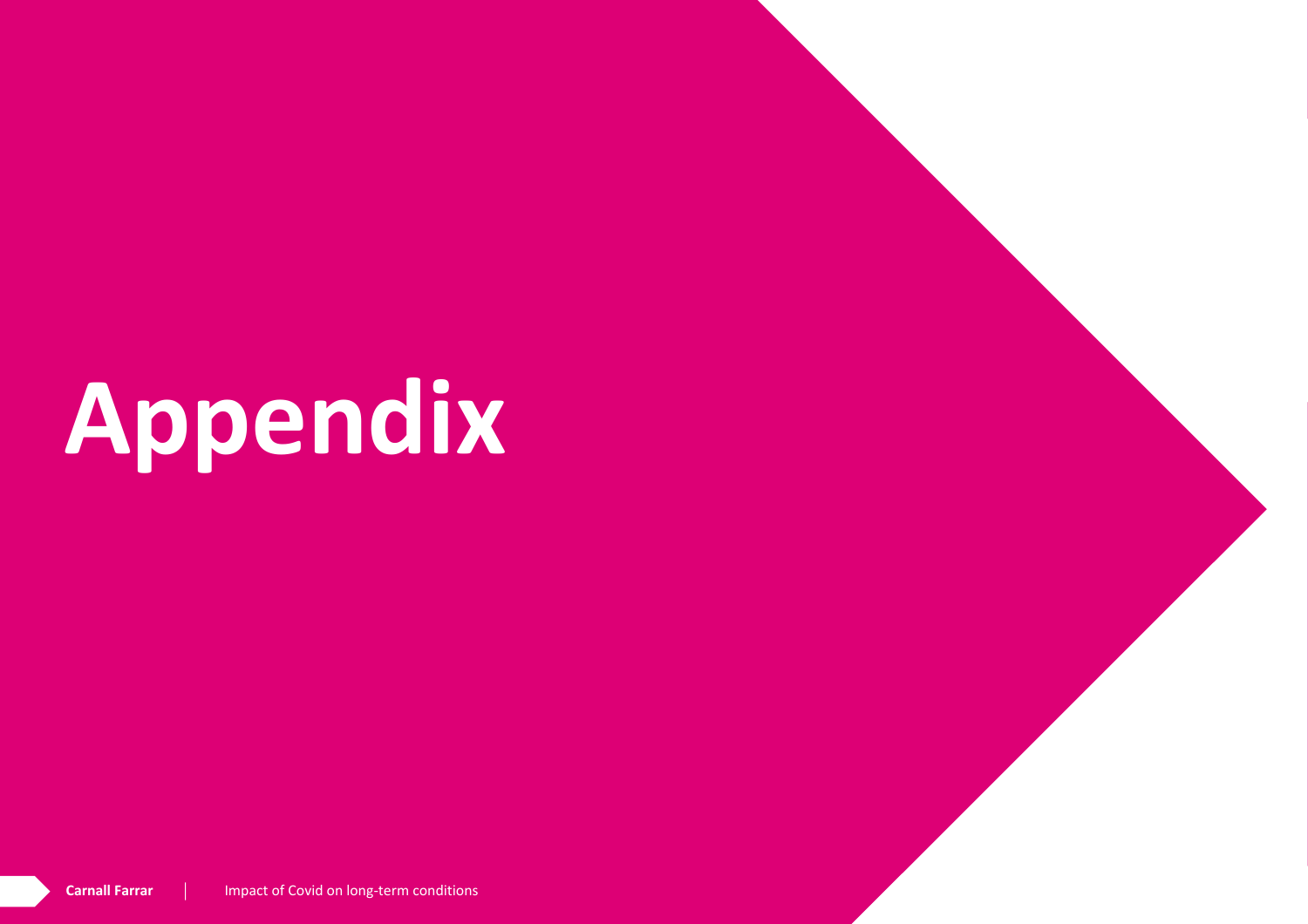#### **Outpatient attendances have dropped by 15% overall and 5-29 specialties, relative to 2019**

Outpatient attendances for March-December from 2019-2020 and percentage reduction from 2019 to 2020, England, millions



Treatment specialty (% drop in attendances Mar-Dec '19 to Mar-Dec '20)

Source: NHS Hospital Episode Statistics for Outpatient activity: https://digital.nhs.uk/data-and-information/publications/statistical/hospital-outpatient-activity, CF analysis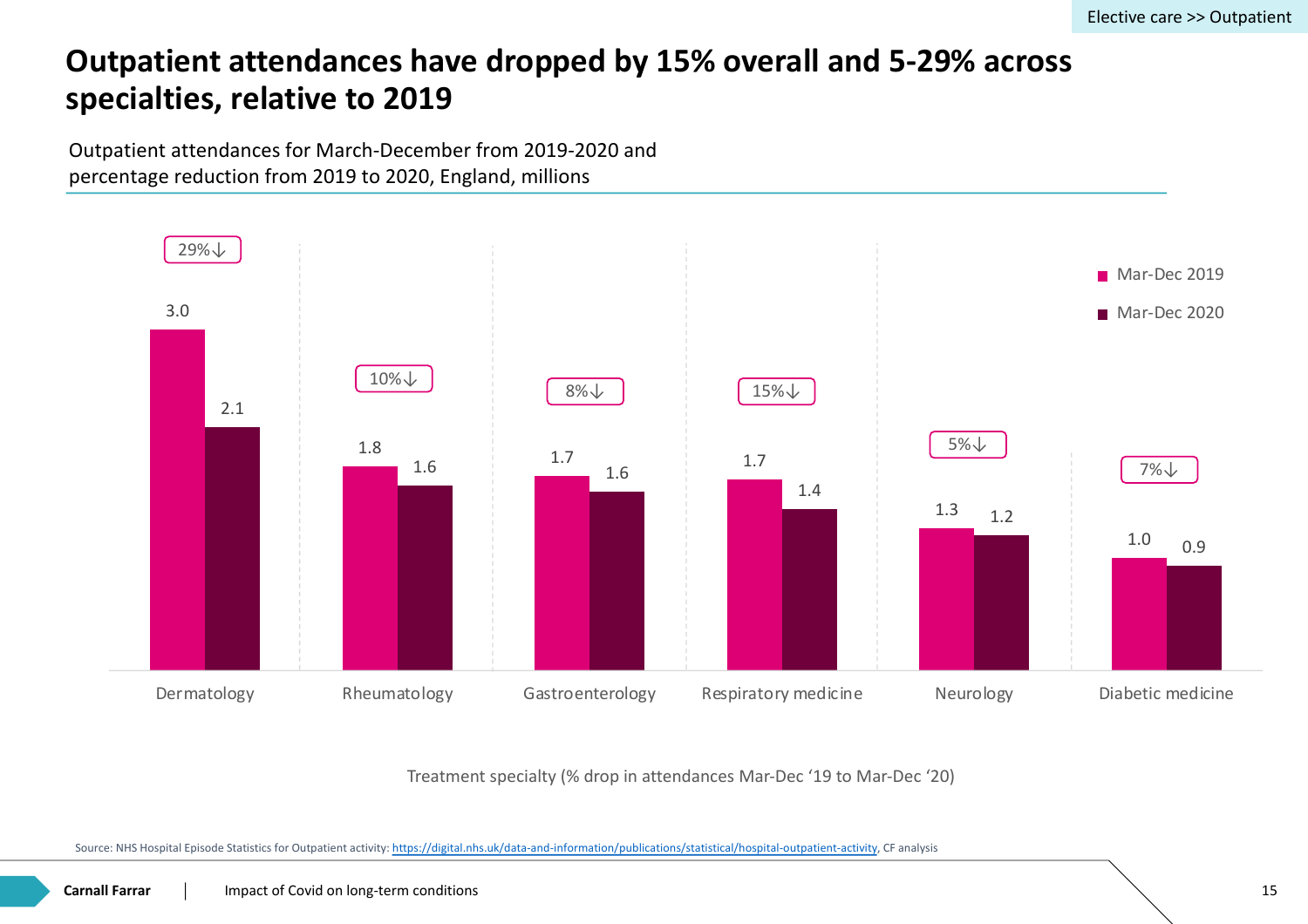#### **Covid-19 has resulted in disruption across the healthcare system disruption varying by disease**

|                 |                   |                            |                             |                      | ⊞細                            | 無無                                   | $\mathbf{w}$                 |
|-----------------|-------------------|----------------------------|-----------------------------|----------------------|-------------------------------|--------------------------------------|------------------------------|
| <b>Disease</b>  | Incidence<br>(UK) | GP drop (all<br>diseases)* | Treatment specialty         | Referral<br>$drop**$ | First<br>outpatient<br>drop** | Subsequent<br>outpatient<br>$drop**$ | Elective<br>admissic<br>drop |
| <b>Diabetes</b> | 245,000           |                            | <b>Diabetic Medicine</b>    | 40%                  | 19%                           | 5%                                   | 31%                          |
| Asthma          | 240,000           |                            | <b>Respiratory Medicine</b> | 45%                  | 26%                           | 11%                                  | 56%                          |
| Psoriasis       | 86,000            | 12%                        | Dermatology                 | 44%                  | 29%                           | 29%                                  | 30%                          |
| <b>RA</b>       | 25,000            |                            | Rheumatology                | 37%                  | 30%                           | 5%                                   | 33%                          |
| <b>IBD</b>      | 19,000            |                            | GI/Liver / Gastroent.       | 40%                  | 20%                           | 2%                                   | 6%                           |
| Parkinson's     | 18,000            |                            | Neurology                   | 38%                  | 20%                           | $-2%$                                | 54%                          |
| Total           | 633,000           | 12%                        | Total                       | 41%                  | 25%                           | 11%                                  | 17%                          |
|                 |                   |                            |                             |                      |                               |                                      |                              |

\*Figures for the drop in primary care (GP appointments) cover all disease areas, not just the six of interest \*\*Figures for the drop in referrals and outpatient attendances use data from the treatment specialty grou

Sources:

Incidence estimates - see slide 20

GP data - NHS Digital, https://digital.nhs.uk/data-and-information/publications/statistical/appointments-in-general-practice Referrals data https://digital.nhs.uk/data-and-information/publications/statistical/mi-nhs-e-referral-service-open-data/

Outpatient data - NHS Hospital Episode Statistics for Outpatient activity: https://digital.nhs.uk/data-and-information/publications/statistical/ publicly available data)

Admissions data - NHS Hospital Episode Statistics for Admitted Patient Care activity: https://digital.nhs.uk/data-and-information/publications activity (CF analysis - not publicly available data)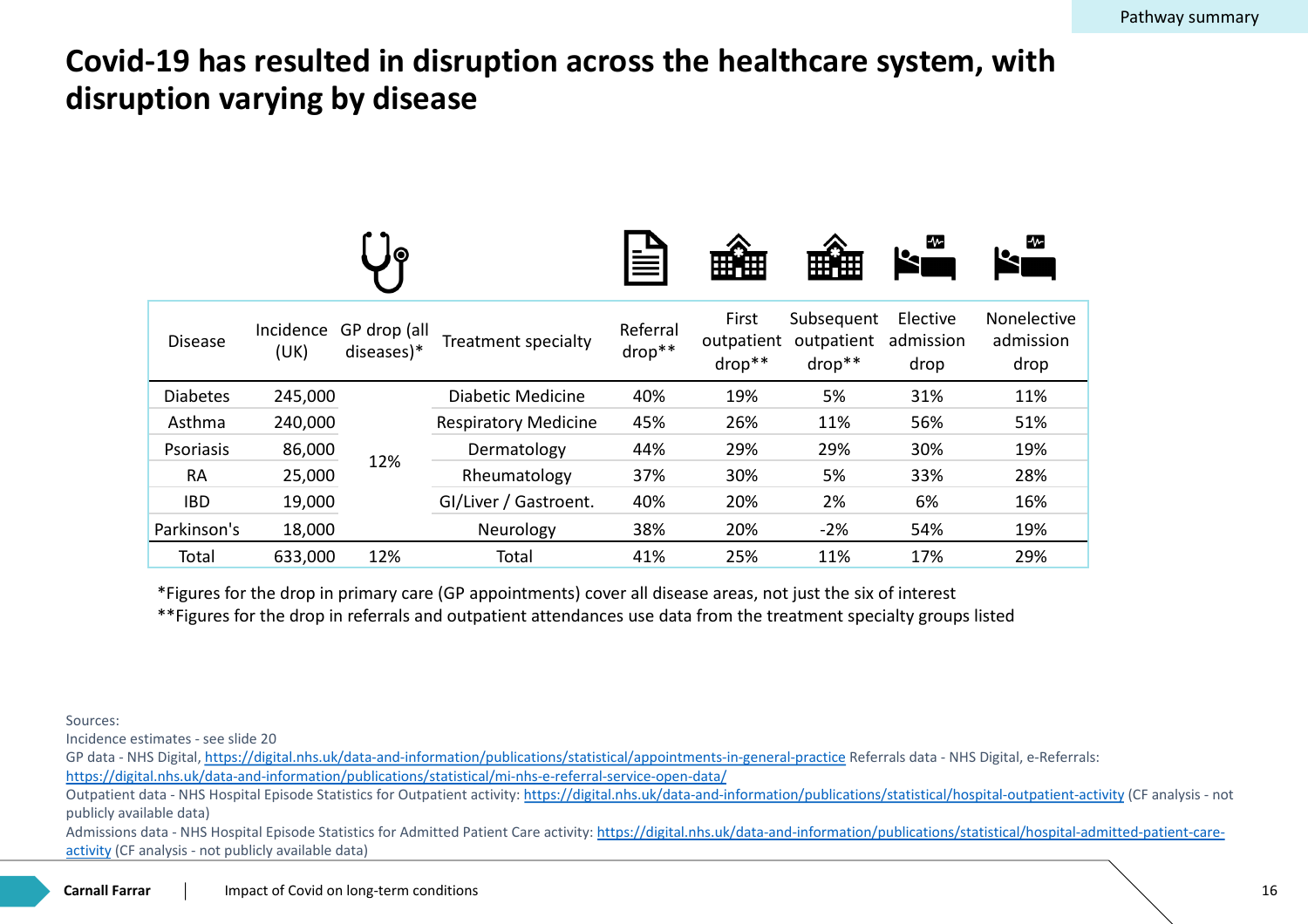#### We have developed a method for modelling the missing patien **of disability**



Example of the shift in severity distribution diagnosed at moderate and 50% of moderate



Example: An average distribution of mild: If moving towards a late diagnosis: Mild = 50% \* 50% = 25% Moderate =  $30\% + (50\% * 50\%) - (50\% *$ Severe = 20% + (50% \* 30%) = 35%

#### Sources:

Outpatient data - NHS Hospital Episode Statistics for Outpatient activity: https://digital.nhs.uk/data-and-information/publications/statistical/hospital-outpa Disability weights and severity distributions: WHO methods and data sources for global burden of disease estimates 2000-2019: https://www.who.int/docs/ estimates/ghe2019\_daly-methods.pdf?sfvrsn=31b25009\_7; Scottish Burden of Disease Study: https://www.scotpho.org.uk/comparative-health/burden-of-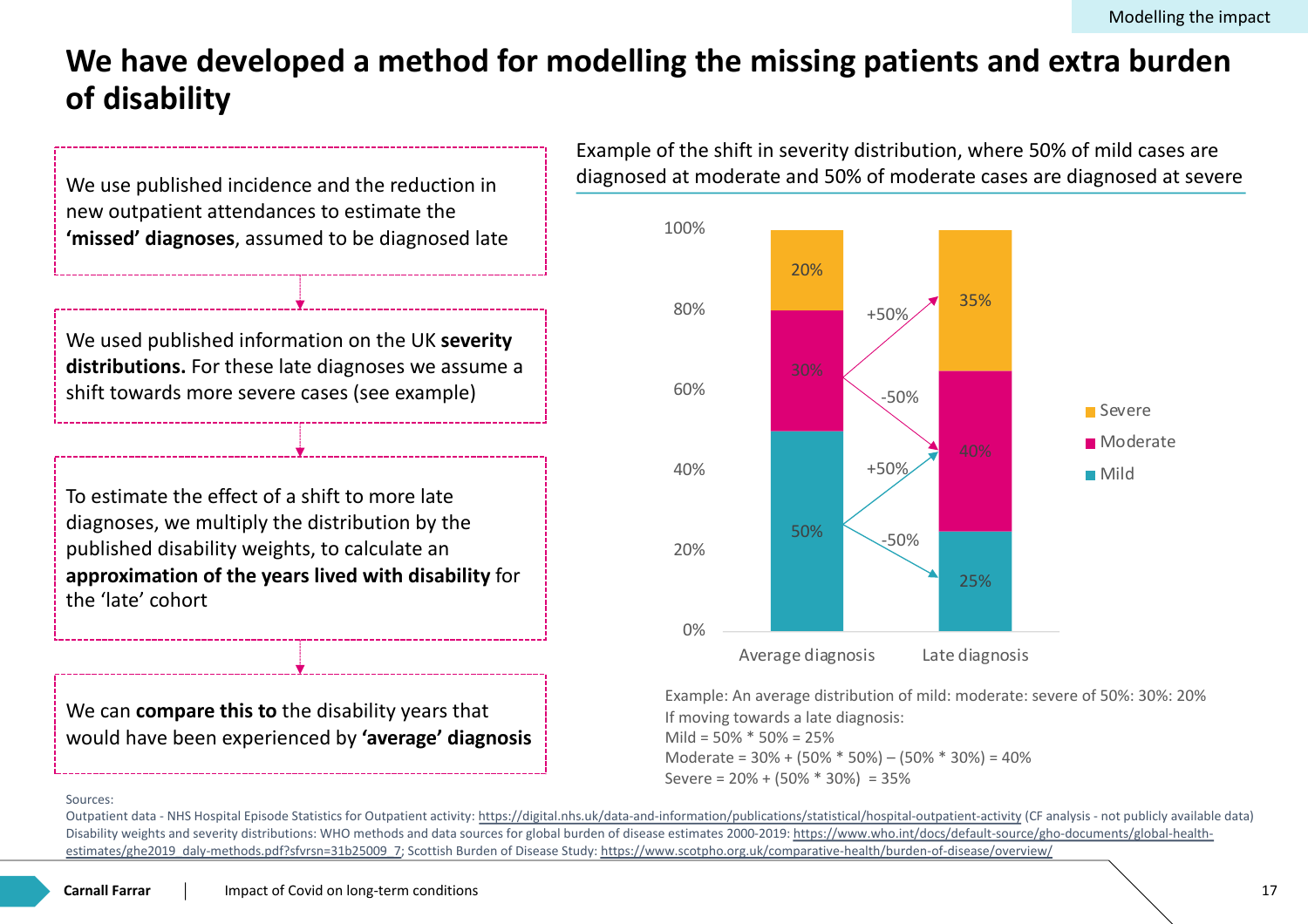#### A total of 124,000 patients are estimated to have been missed late, resulting in approximately 4,400 additional years of disab

|                 |                   |                                | 開催                           | 7 H V                             |                             |                             |
|-----------------|-------------------|--------------------------------|------------------------------|-----------------------------------|-----------------------------|-----------------------------|
|                 |                   |                                |                              |                                   | Estimated rise in years liv | (YLDs) and confide          |
| <b>Disease</b>  | Incidence<br>(UK) | Treatment specialty            | First<br>outpatient<br>drop* | Estimated<br>drop in<br>diagnoses | Estimated<br>increase       | Lower<br>confidend<br>limit |
| <b>Diabetes</b> | 245,000           | Diabetic Medicine              | 19%                          | 39,000                            | 700 (26%)                   | 400 (16%                    |
| Asthma          | 240,000           | <b>Respiratory Medicine</b>    | 26%                          | 52,000                            | 700 (31%)                   | 500 (21%                    |
| Psoriasis       | 86,000            | Dermatology                    | 29%                          | 21,000                            | 1,800 (96%)                 | 1,200 (64)                  |
| <b>RA</b>       | 25,000            | Rheumatology                   | 30%                          | 6,000                             | 600 (40%)                   | 400 (28%                    |
| <b>IBD</b>      |                   | 19,000 GI/Liver / Gastroenter. | 20%                          | 3,000                             | 200 (35%)                   | 100 (13%                    |
| Parkinson's     | 18,000            | Neurology                      | 20%                          | 3,000                             | 400 (104%)                  | 200 (53%                    |
| Total           | 633,000           | Total                          | 25%                          | 124,000                           | 4,400** (47%)               | 2,800 (30)                  |
|                 |                   |                                |                              |                                   |                             |                             |

\*Figures for the drop in outpatient attendances use data from the treatment specialty groups listed \*\*4,400 represents an increase of 47% relative to if this population was not diagnosed late. Sensitivity ana smaller (more conservative) shifts from mild to moderate, and moderate to severe disease, results in 2,80 increase of 30%). Analysis using larger (more extreme) shifts results in 5,700 additional years of disability

Sources:

Incidence estimates - see slide 20

Outpatient data - NHS Hospital Episode Statistics for Outpatient activity: https://digital.nhs.uk/data-and-information/publications/statistical/ publicly available data)

Disability weights and severity distributions: WHO methods and data sources for global burden of disease estimates 2000-2019: https://www documents/global-health-estimates/ghe2019\_daly-methods.pdf?sfvrsn=31b25009\_7; Scottish Burden of Disease Study: https://www.scotph disease/overview/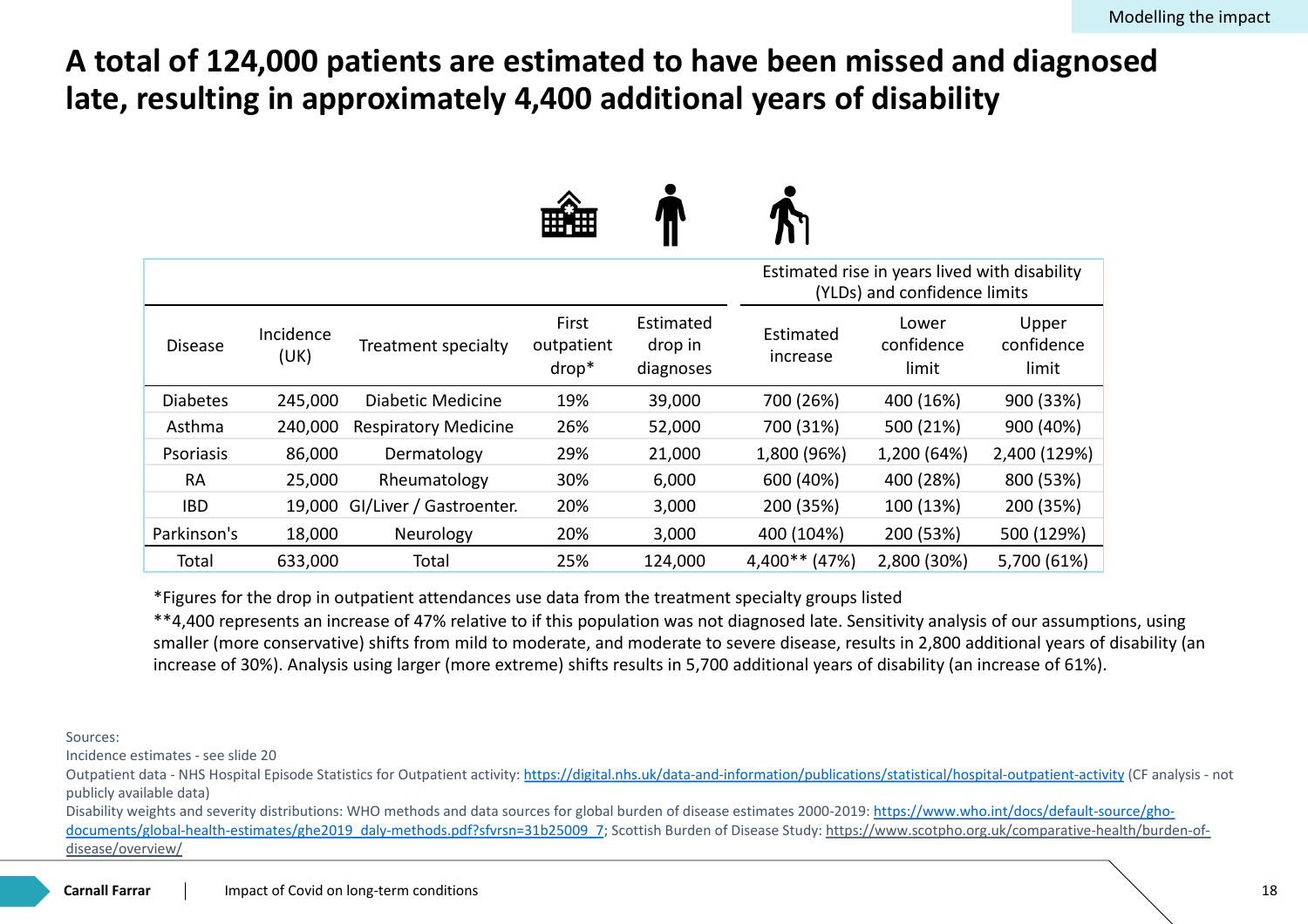### A total of 124,000 patients are estimated to have been missed late, resulting in approximately 4,400 additional years of disab

Approximate UK incidence, estimated incidence following the reduction in new outpatient appointn and the absolute difference, for March-December 2020 from 2019, thousands



\*Sensitivity analysis of our assumptions for the calculations of years lived with disability, using smaller (more conservative) shifts from mild to moderate, and moderate to se (an increase of 30%) (see lower confidence limits). Analysis using larger (more extreme) shifts results in 5,700 additional years of disability (an increase of 61%) (see upper cor Source: NHS Hospital Episode Statistics for Outpatient activity: https://digital.nhs.uk/data-and-information/publications/statistical/hospital-outpatient-activity, CF analysis